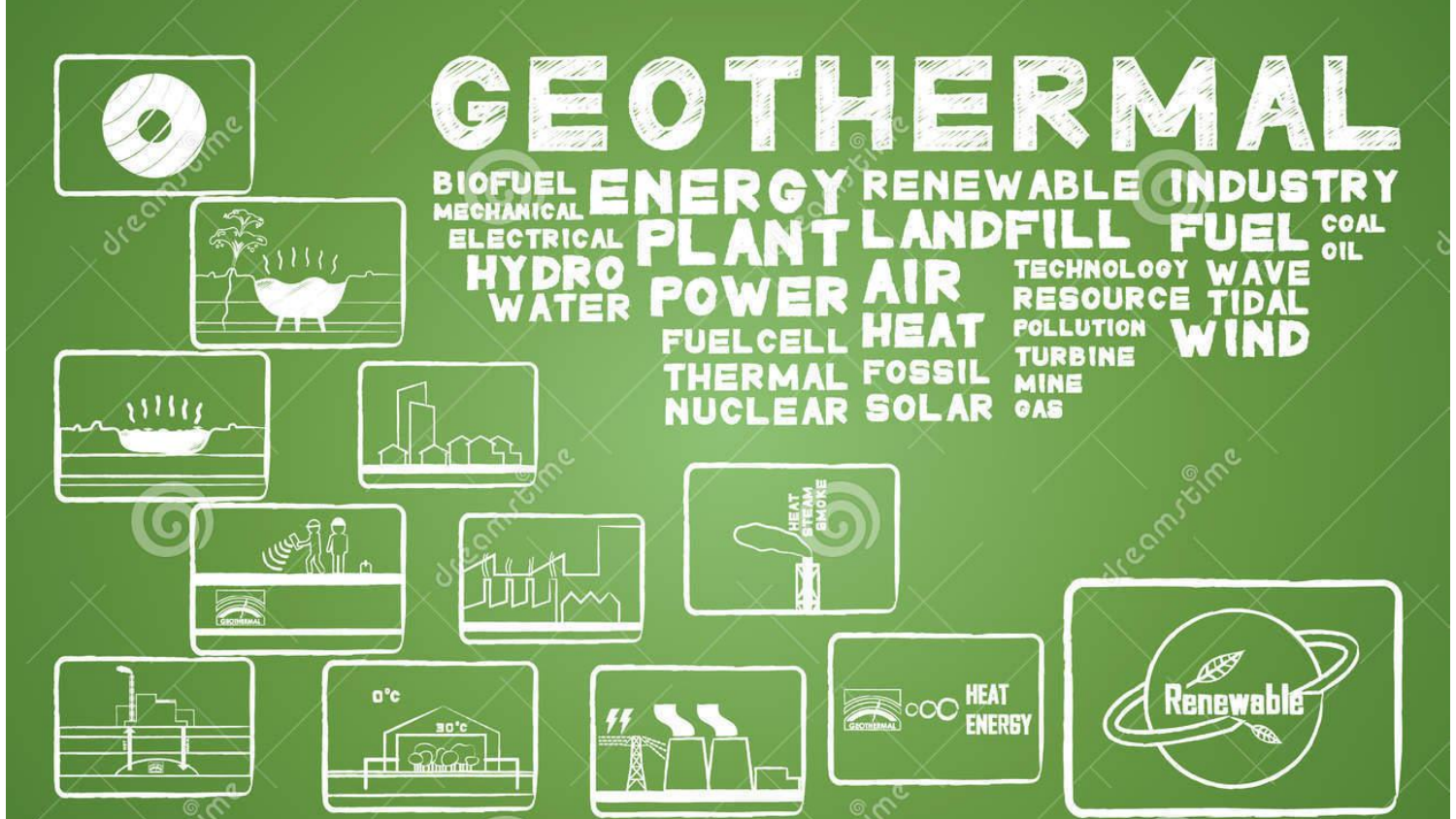#### **Geothermal energy**

This source provides a small fraction of the power used in the United States, but interest is growing. How the energy is generated:



# SMART-JSINT

#### Hottest known geothermal regions



#### Top 10 countries in installed geothermal power capacity, 2007



Sources: U.S. Department of Energy, Geothermal Education Office, Earth Policy Institute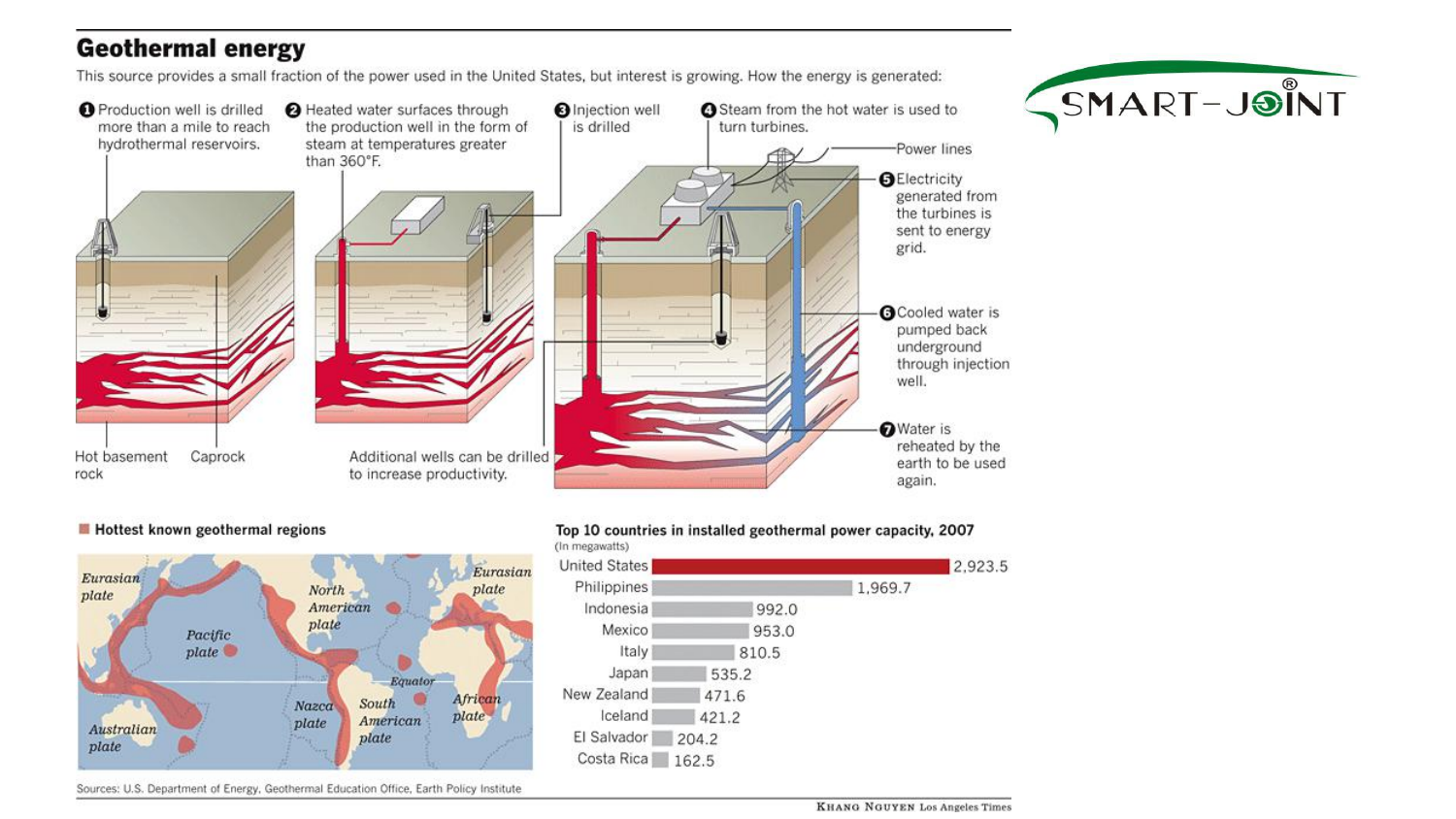

Raumens, AltoDan's Frigan II R.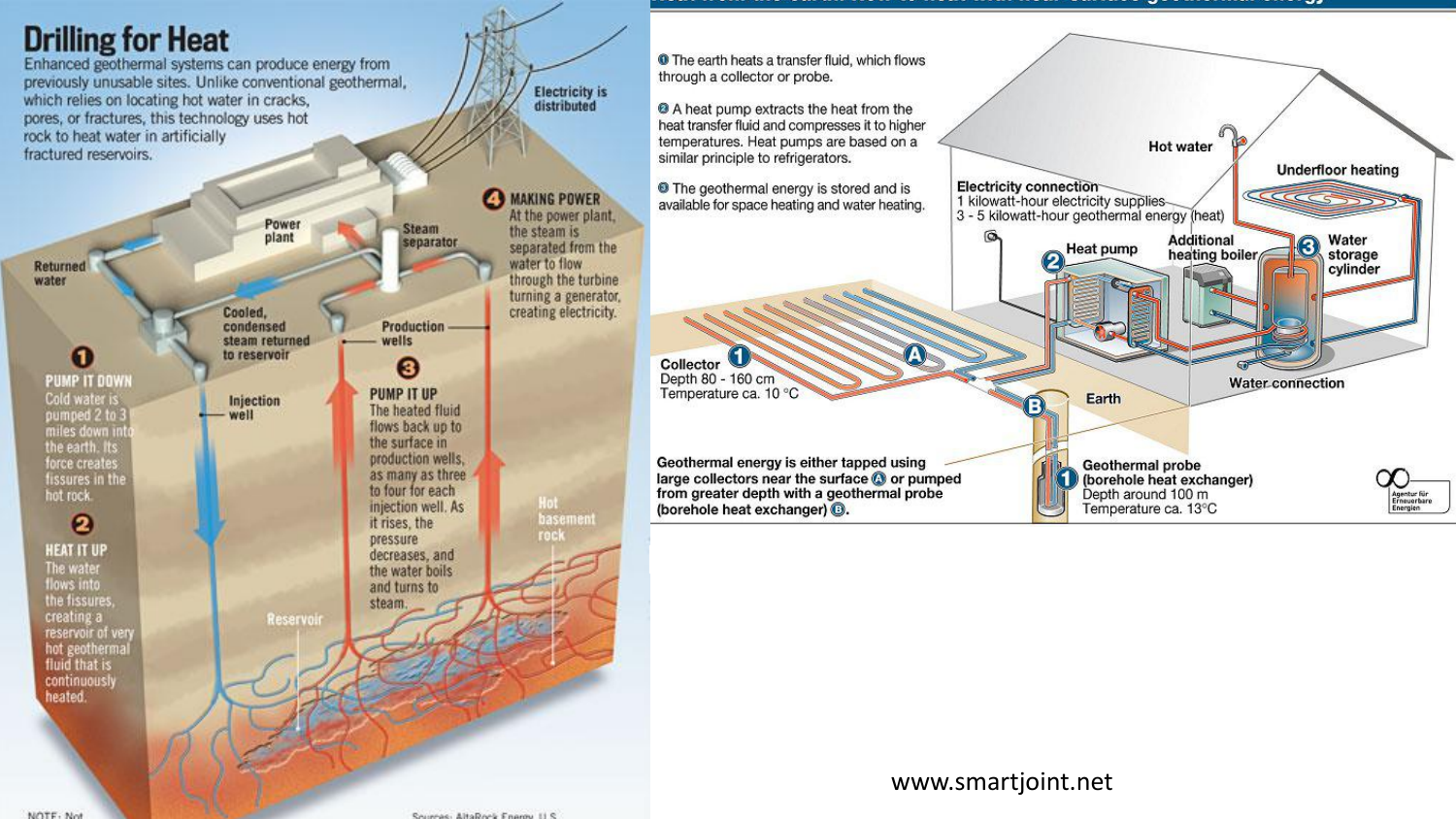





A geothermal system involves a series of pipes installed underground. The pipes have a heat-absorbing/transfer fluid running through the system constantly.

In the summer, the geothermal system removes the heat from the conditioned structure and pushes it through an exchanger then downward into the pipes to be cooled by the Earth's geology.

In the winter, the process is reversed: the heat from the ground is extracted and pushed upward by the pipes, passed through the exchanger and then to circulate in the house via Water to Refrigerant equioment, Water to Water or VRV technologies.

Smart Joint manufactures a full range of geothermal piping sytems.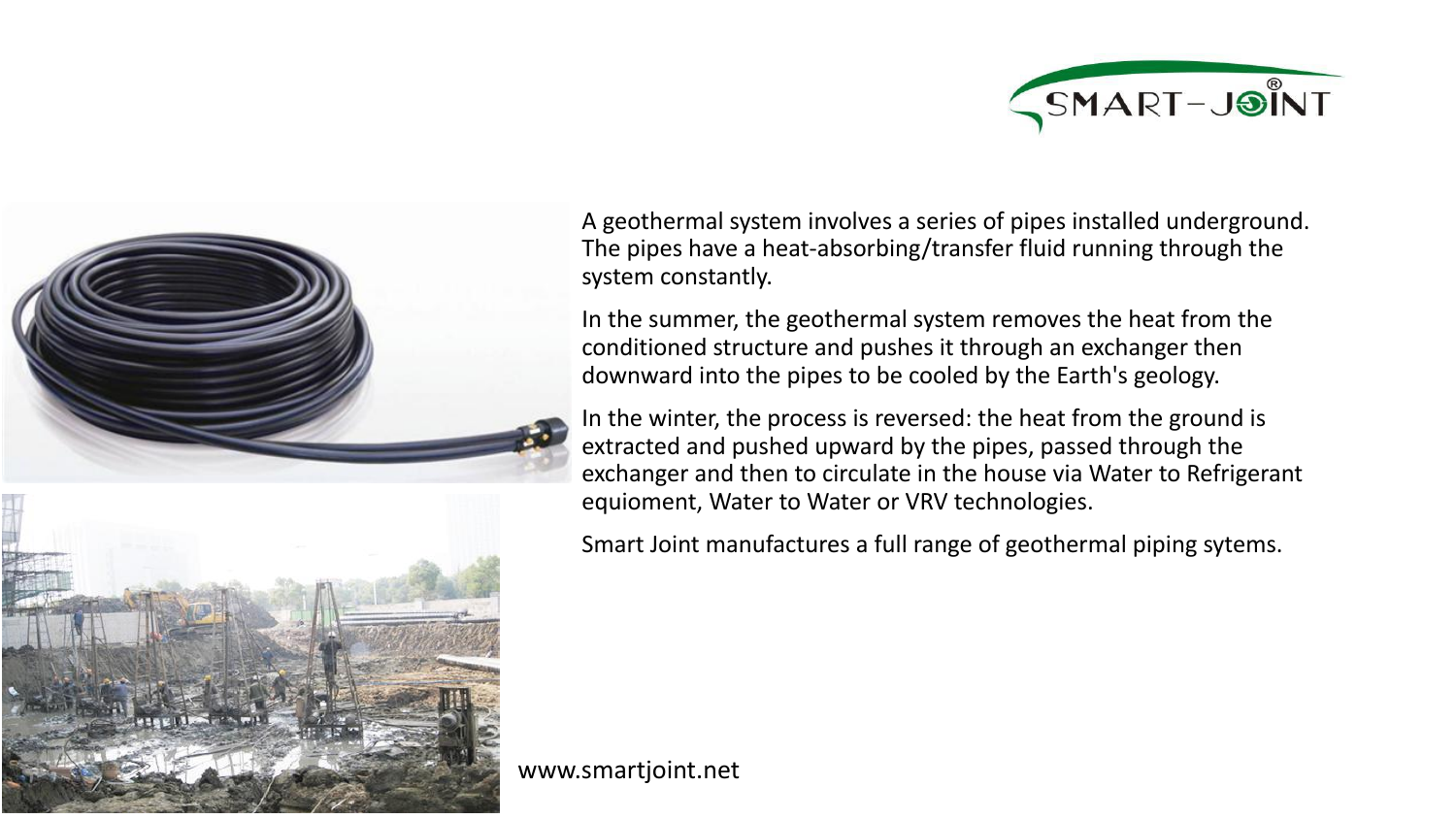# GEOTHERMO PIPE <SMART-JOINT AND FITTINGS

# **Geothermo Pipe**



| <b>Outside Diameter</b><br>(DN.mm) | <b>SDR</b> |  |
|------------------------------------|------------|--|
| 25-400mm                           | 11/13.6    |  |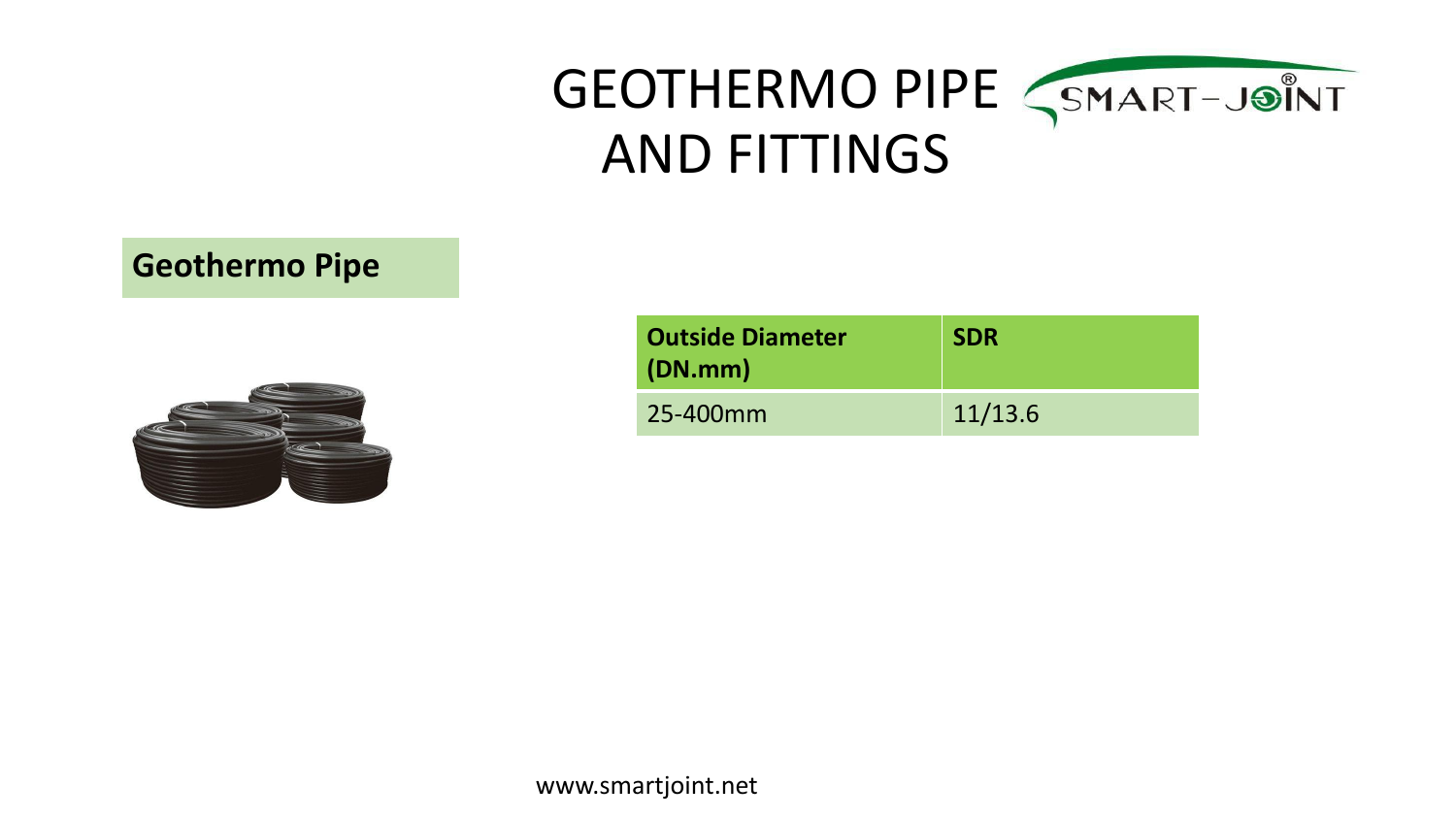

# **Socket Fittings**

# **Socket Single U**



#### **Socket Tee**



| Code        | Size(mm) |
|-------------|----------|
| <b>SU25</b> | 25       |
| <b>SU32</b> | 32       |

| Code   | Size(mm) |
|--------|----------|
| ST4032 | $40*32$  |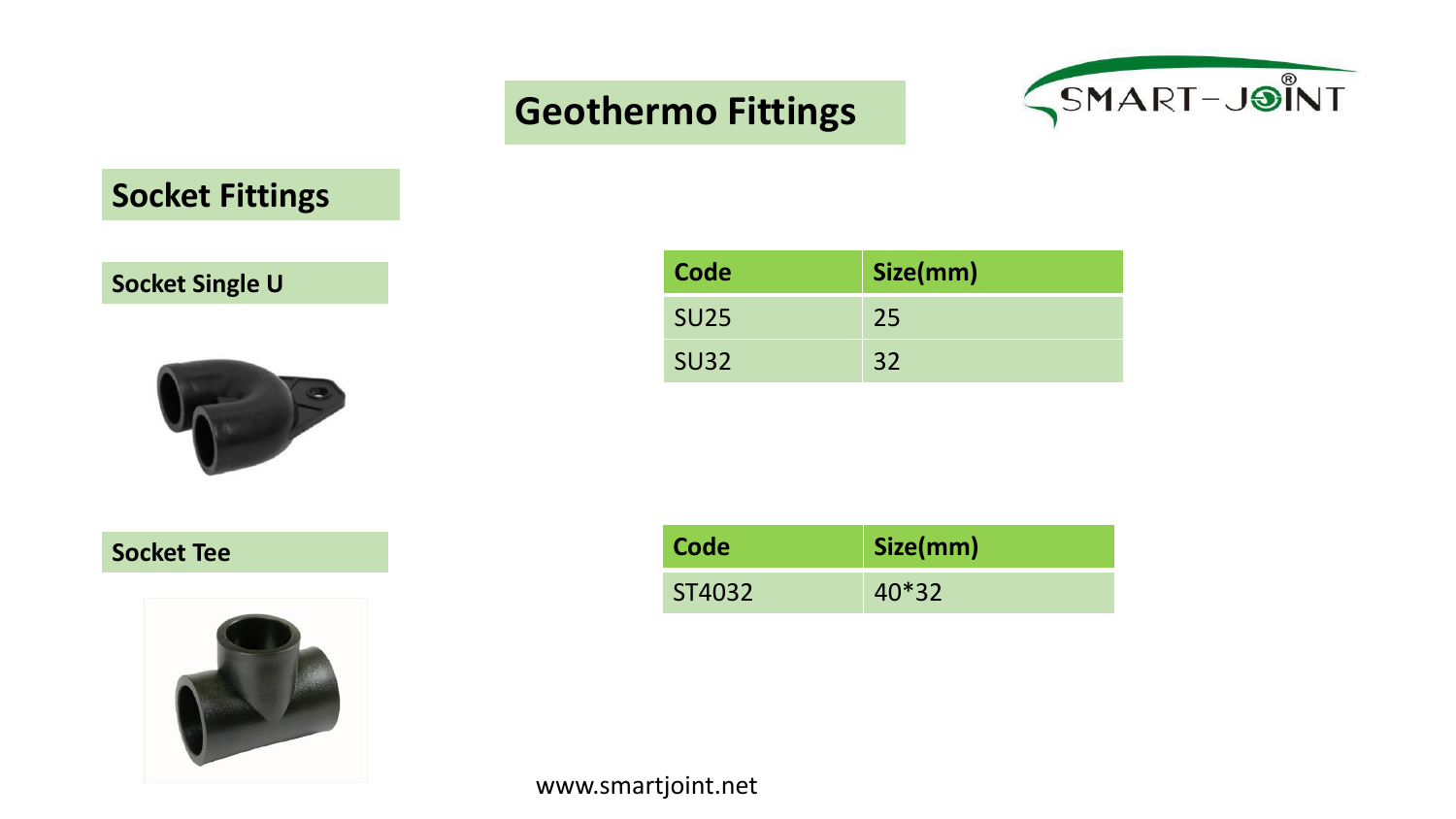

### **Socket Four Way Tee**



| Code     | Size(mm) |
|----------|----------|
| ST44032  | $40*32$  |
| ST45032  | $50*32$  |
| ST46332  | 63*32    |
| ST47532  | $75*32$  |
| ST49032  | $90*32$  |
| ST411032 | 110*32   |
| ST412532 | 125*32   |
| ST416032 | 160*32   |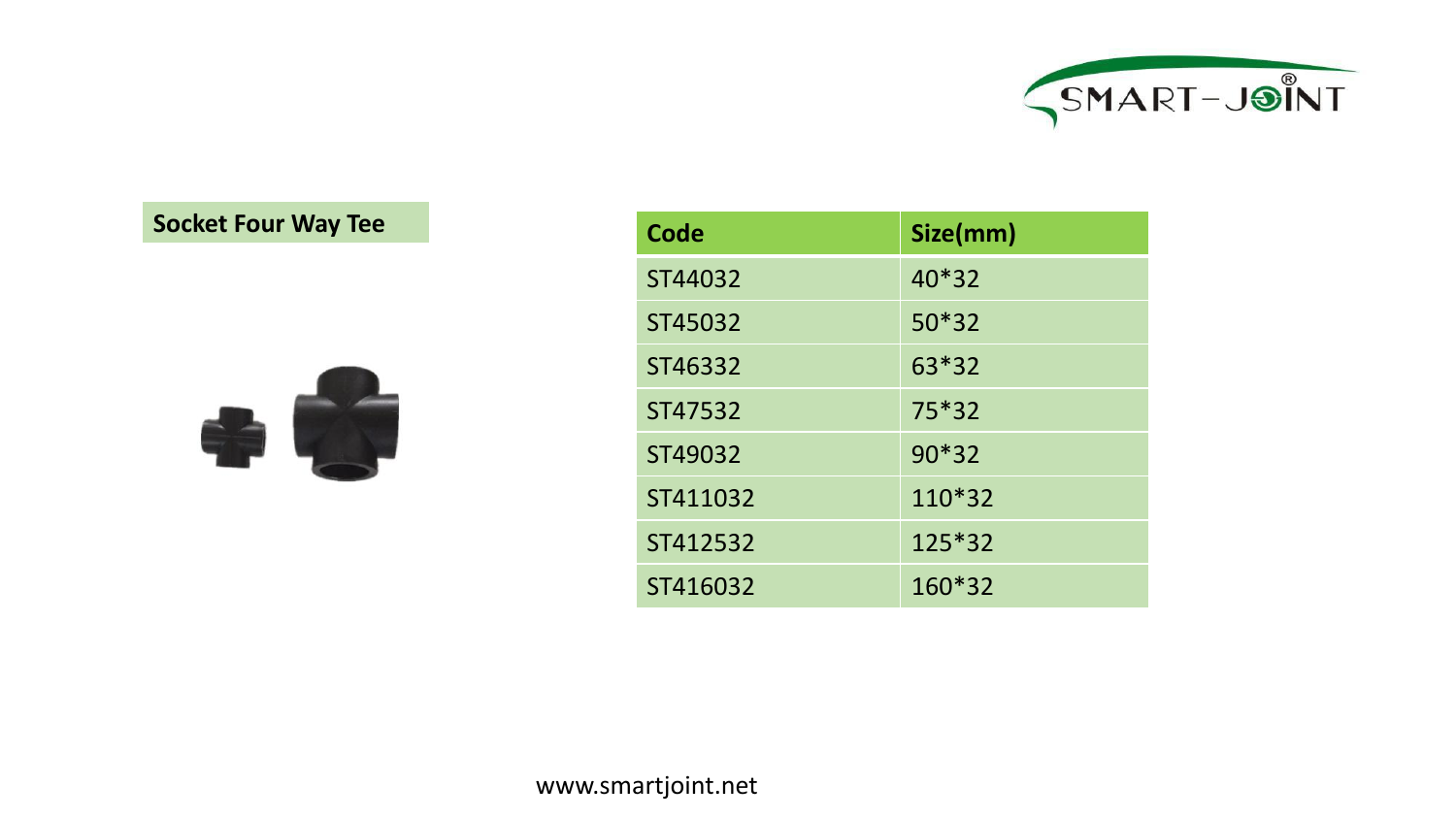# **Electro Fusion Fittings**



# **EF** Couplers



**EF Reducers**



| Code            | Size(mm) |
|-----------------|----------|
| <b>EFLC3225</b> | $32*25$  |

| <b>Code</b>  | Size(mm) |
|--------------|----------|
| EFR25        | 25       |
| <b>EFR32</b> | 32       |
| EFR40        | 40       |
| <b>EFR50</b> | 50       |
| <b>EFR63</b> | 63       |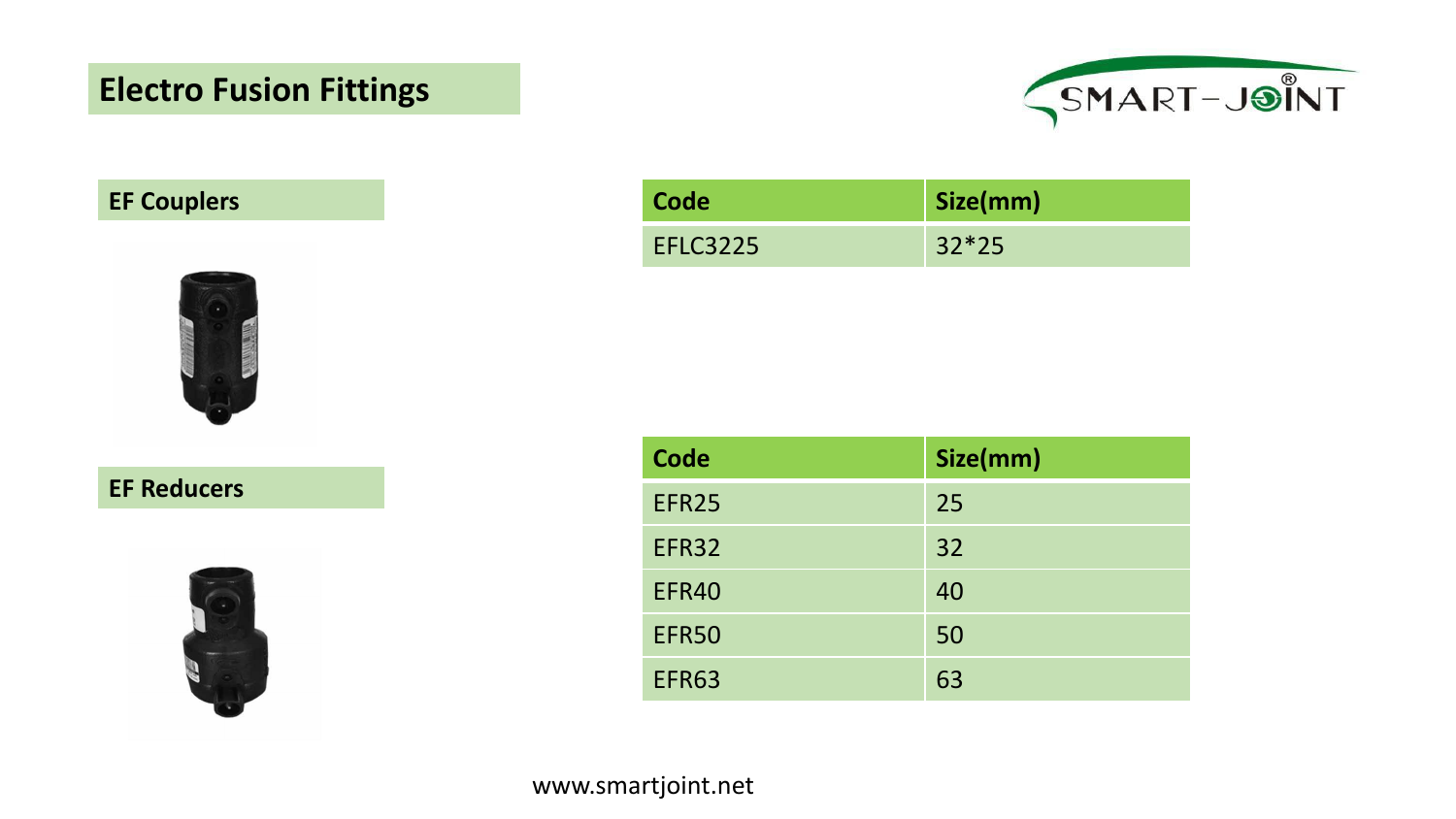

# **3.EF Elbow** 90°



**4.EF Tee**



| Code              | Size(mm) |
|-------------------|----------|
| EFL <sub>25</sub> |          |

| <b>Code</b>  | Size(mm) |
|--------------|----------|
| EFT25        | 25       |
| EFT32        | 32       |
| <b>EFT40</b> | 40       |
| <b>EFT50</b> | 50       |
| <b>EFT63</b> | 63       |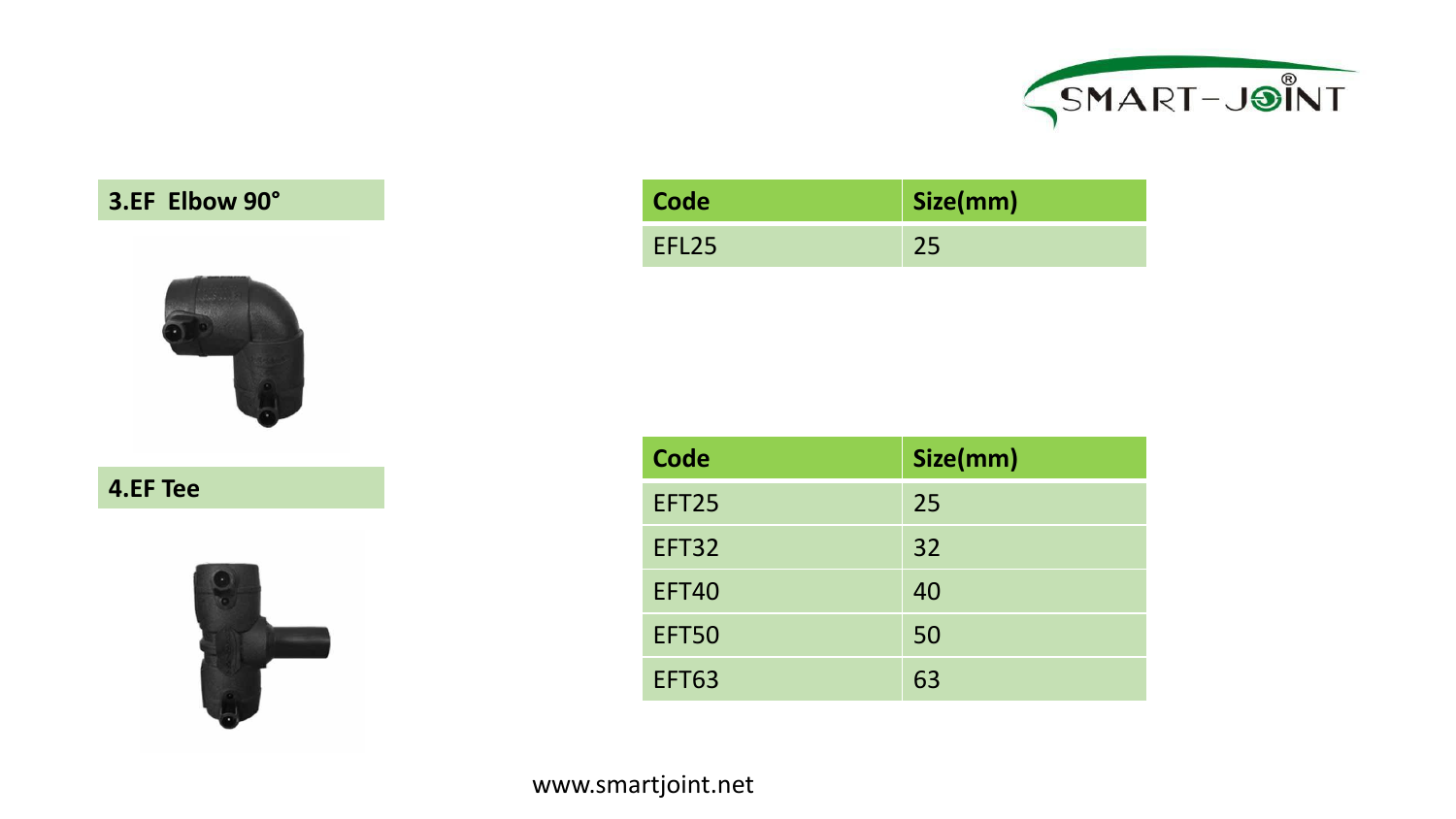# **Butt Fusion Fittings**



# **Single U Head**



|  | <b>Double U Head</b> |  |  |  |
|--|----------------------|--|--|--|
|--|----------------------|--|--|--|



| Code        | Size(mm) |
|-------------|----------|
| <b>BU25</b> | 25       |
| <b>BU32</b> | 32       |

| <b>Double U Head</b> | Code         | Size(mm) |
|----------------------|--------------|----------|
|                      | <b>BDU25</b> | 25       |
|                      | <b>BDU32</b> | 32       |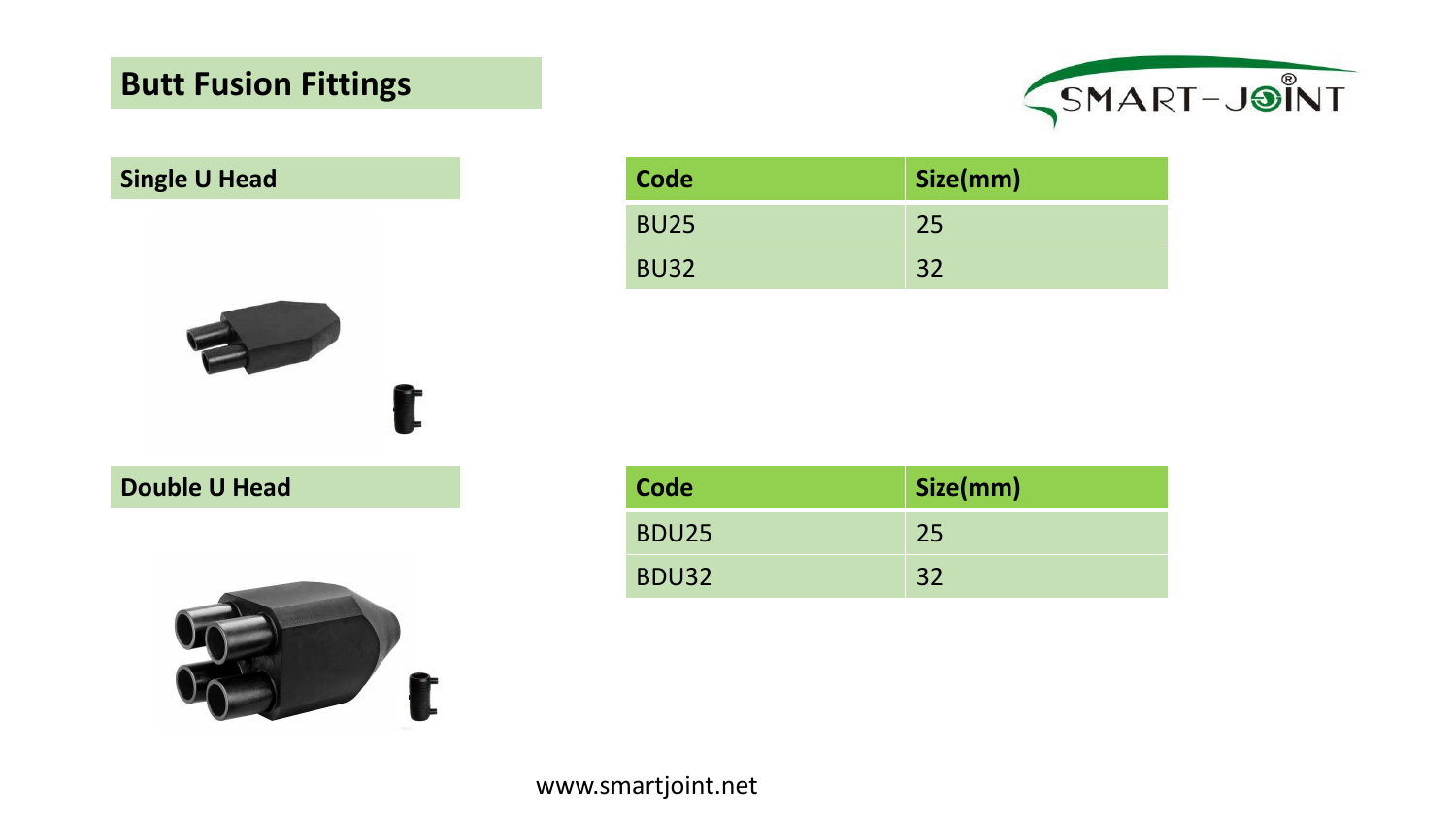

# **Single U**



# **Y Way Tee**



| Code        | Size(mm) |
|-------------|----------|
| <b>BU32</b> |          |

| Code           | Size(mm) |
|----------------|----------|
| <b>BYT3225</b> | $32*25$  |
| <b>BYT4032</b> | $40*32$  |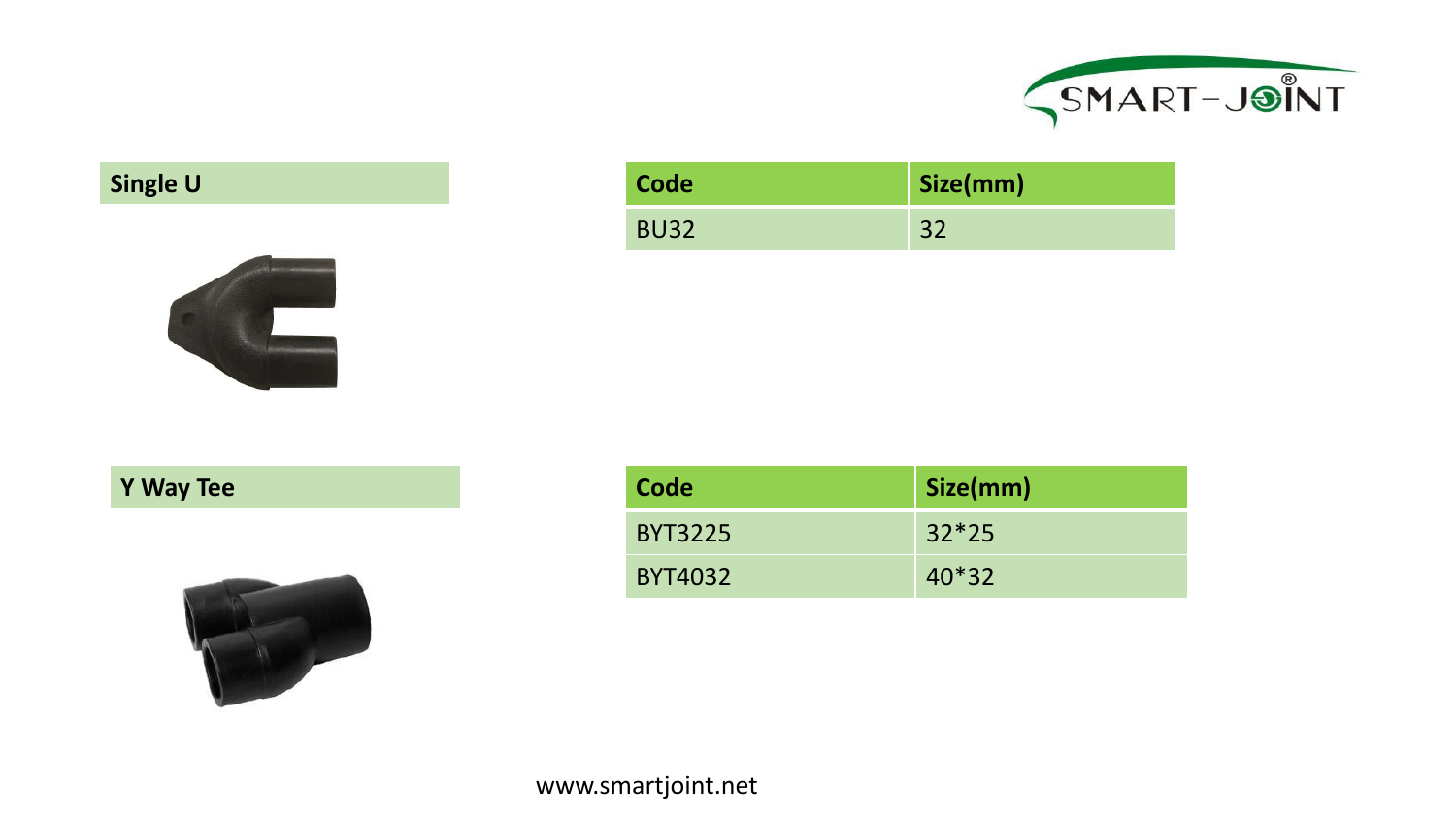

# **F Way Tee**



| Code           | Size(mm)  |
|----------------|-----------|
| <b>BFT3225</b> | $32*25$   |
| <b>BFT4032</b> | $ 40*32 $ |

**Five Way Tee**



| Code    | Size(mm) |
|---------|----------|
| BT55032 | $50*32$  |
| BT56332 | 63*32    |
| BT57532 | $75*32$  |
| BT59032 | $90*32$  |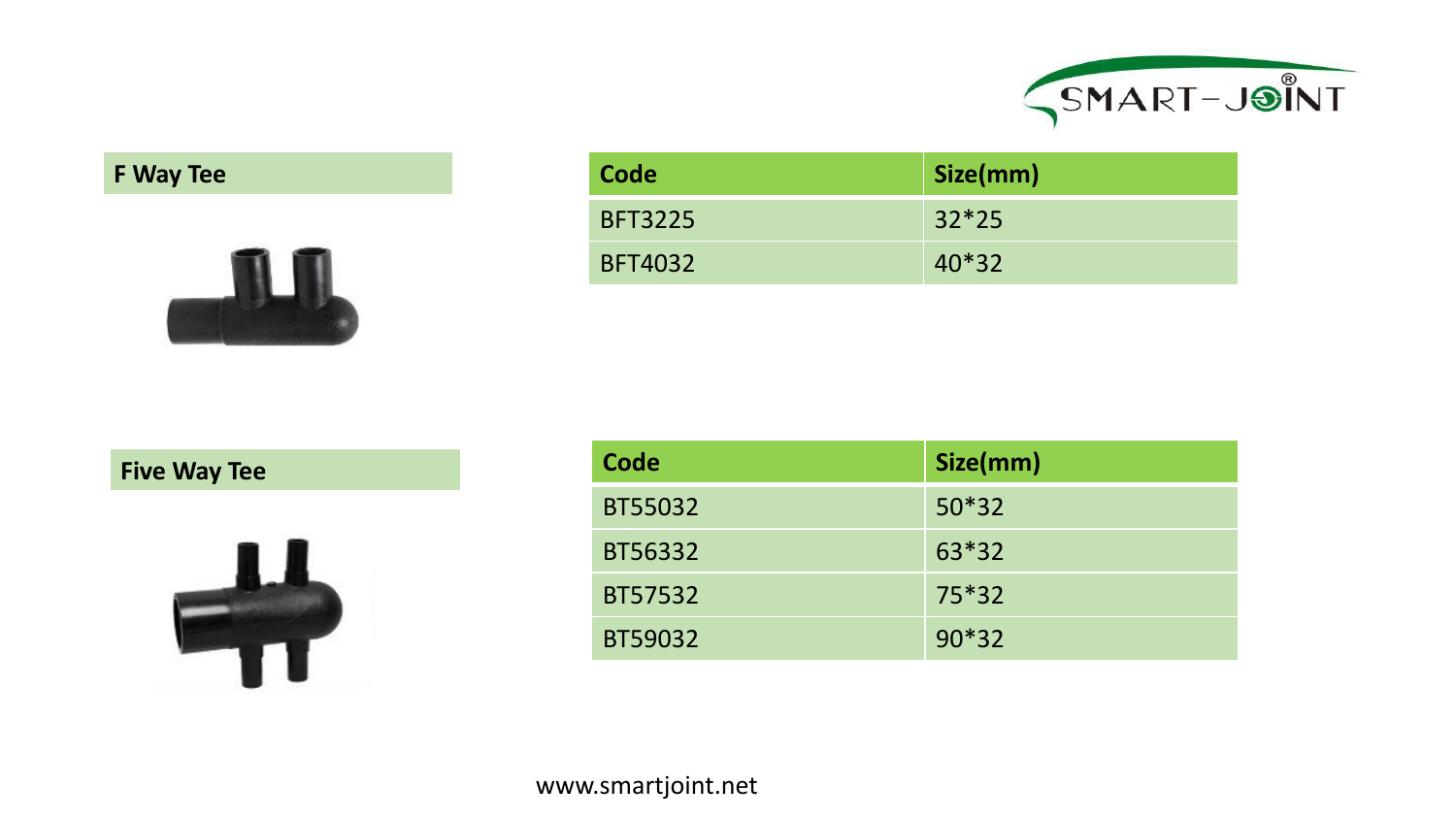

#### **Seven Way Tee**



| Code    | Size(mm) |
|---------|----------|
| BT75032 | $50*32$  |
| BT76332 | $63*32$  |
| BT77532 | $75*32$  |
| BT79032 | $90*32$  |

**Nine Way Tee** 



| Code    | Size(mm) |
|---------|----------|
| BT95032 | $50*32$  |
| BT96332 | 63*32    |
| BT97532 | 75*32    |
| BT99032 | $90*32$  |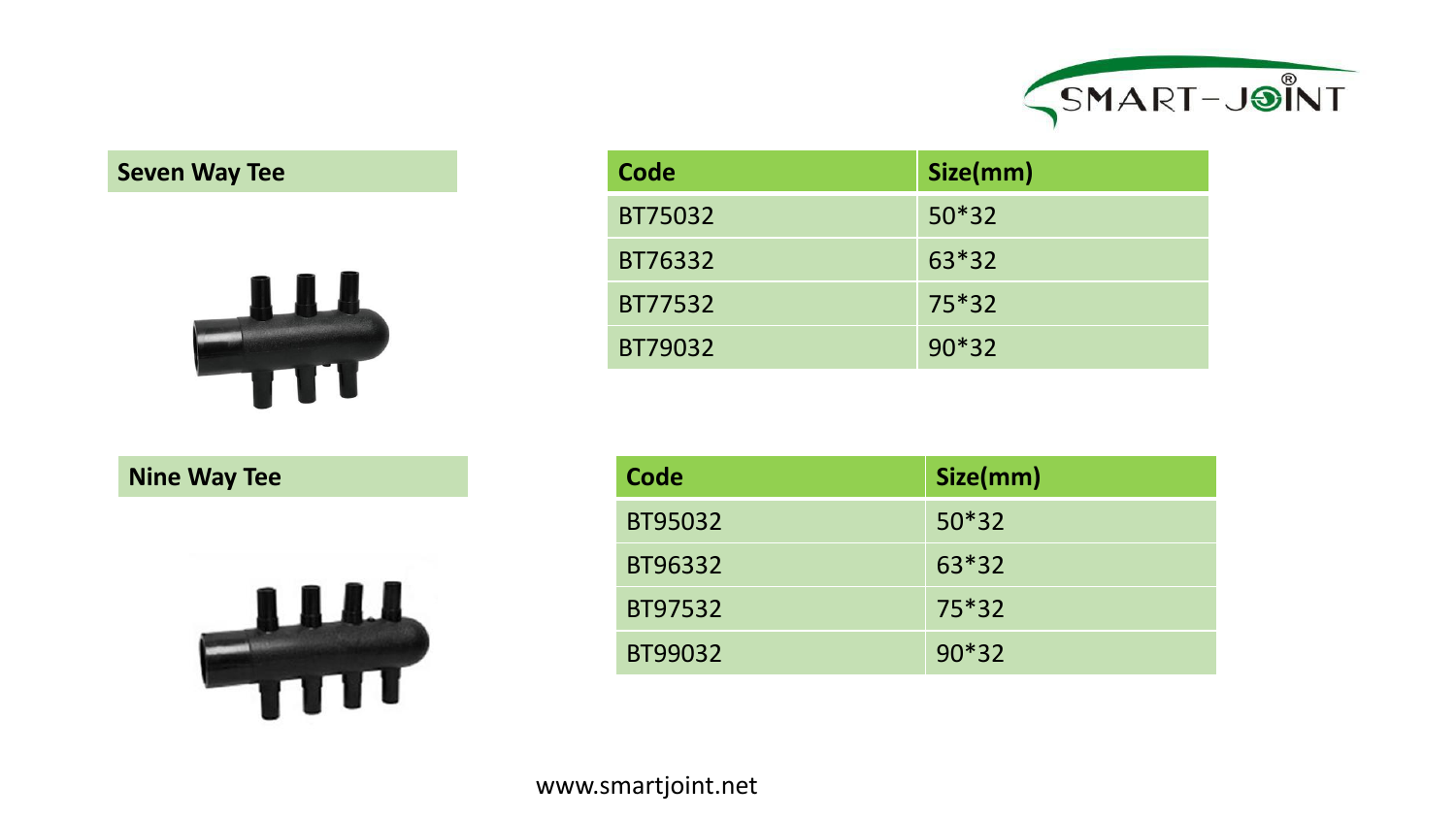# **Four Way Tee(same side)**



# **Four** Way Tee(one at each side)



| <b>Code</b> | Size(mm) |
|-------------|----------|
| BT4-14032   | 40*32    |
| BT4-15032   | $50*32$  |
| BT4-16332   | 63*32    |
| BT4-17532   | $75*32$  |
| BT4-19032   | 90*32    |
| BT4-11032   | 110*32   |
| BT4-12532   | 125*32   |

| <b>Code</b> | Size(mm) |
|-------------|----------|
| BT4-24032   | 40*32    |
| BT4-25032   | $50*32$  |
| BT4-26332   | $63*32$  |
| BT4-27532   | $75*32$  |
| BT4-29032   | 90*32    |
| BT4-211032  | $110*32$ |
| BT4-212532  | $125*32$ |

www.smartjoint.net

SMART-JOINT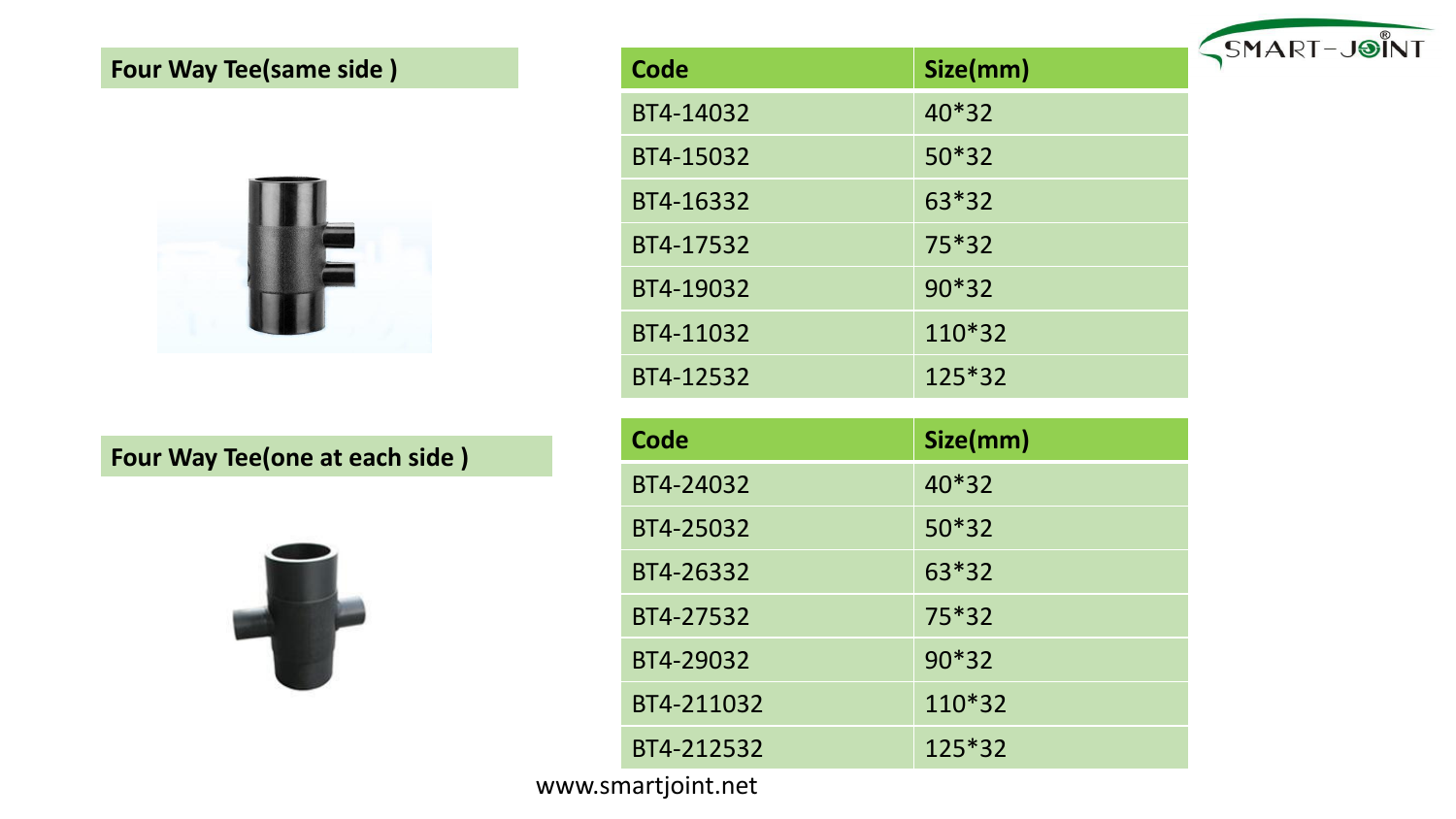

# **Six Way** Tee



| <b>Code</b> | Size(mm) |
|-------------|----------|
| BT64032     | 40*32    |
| BT65032     | $50*32$  |
| BT66332     | 63*32    |
| BT67532     | $75*32$  |
| BT69032     | $90*32$  |
| BT611032    | 110*32   |
| BT612532    | 125*32   |

### **Thirteen Way** Tee



| Code     | Size(mm) |
|----------|----------|
| BT136332 | 63*32    |
| BT137532 | 75*32    |
| BT139032 | $90*32$  |